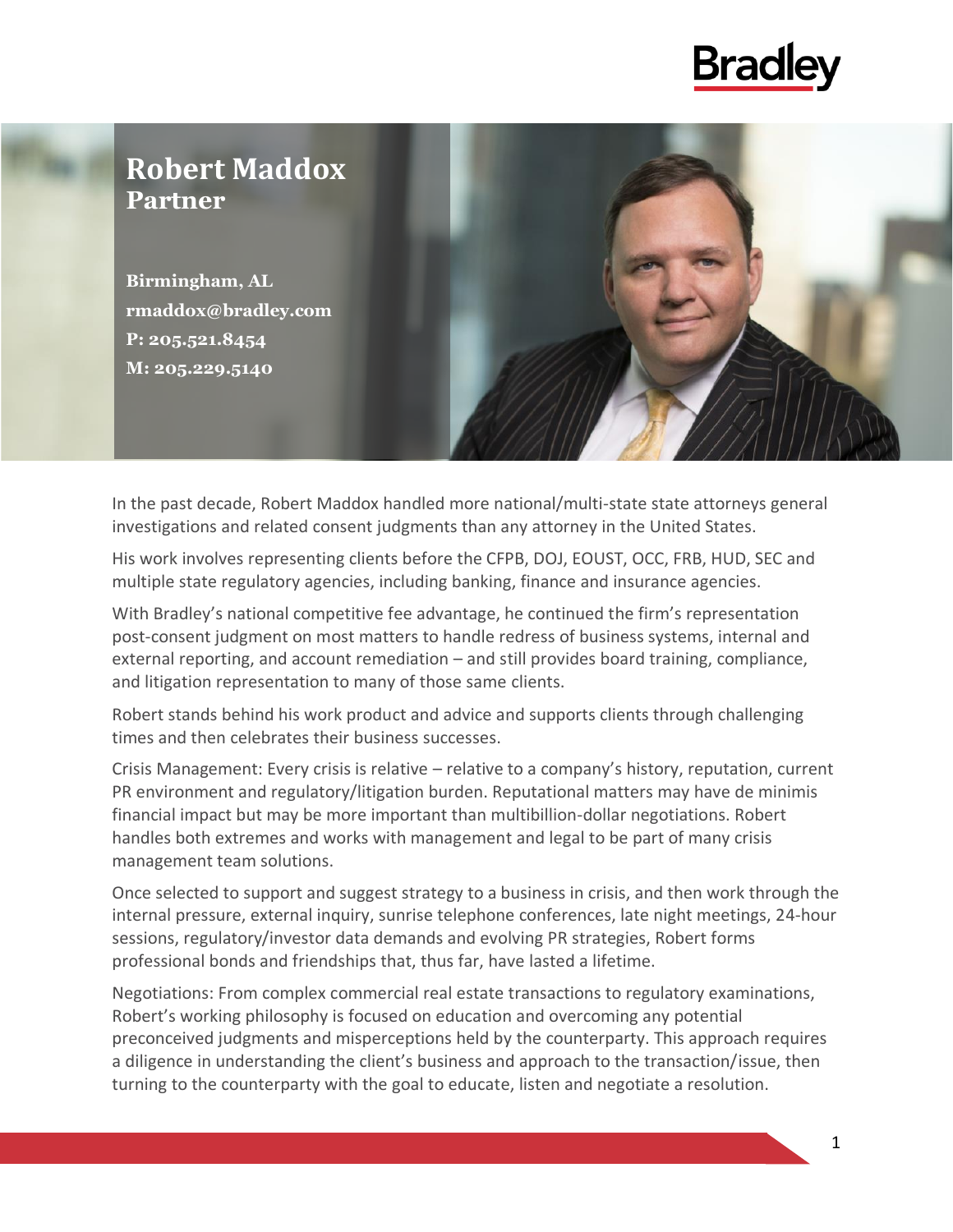

Investigations and Fraud Matters: Constructing an investigation protocol, strategy and interim reporting, while being engaged with only limited facts or employee/whistleblower allegations, requires experience and an appreciation of knowing you are already in a professional minefield. The situation is equally challenging in handling a client's mater where there is a suspicion or allegation of fraudulent behavior. Robert is a Certified Fraud Examiner (CFE) who works on both of these types of matters. These are his professional favorites as they are complex, multidimensional, real life puzzles that may include internal/external reporting, criminal referral, regulatory or congressional inquiry, and civil litigation.

Consumer Financial Services Compliance and Litigation: His representation of clients is both trial practice and compliance, which leads him to trial and appellate courts in every state/district from Florida to California, and from Washington to Washington, D.C. These cases usually involve multiple causes of action, including TILA, HOEPA, FDCPA, FCRA, RESPA, RICO, predatory lending, mortgage-related fees and services, insurance packing and state deceptive trade practice laws. He is fortunate to be one of a handful of attorneys in the nation who is a Certified Mortgage Banker (CMB), and he utilizes that business background to assist in resolving both regulatory inquiries and litigation matters.

Commercial Real Estate and the Mortgage Industry: Robert litigates most facets of the commercial real estate and mortgage industry, including origination, warehouse lending, pooling and servicing agreements, loan repurchase disputes, investor disputes, secondary market representations and warranties, servicing matters, commercial mortgages, settlement services issues and mortgage fraud. These matters are in various contexts, including prelitigation complaints by investor and/or borrowers, state agencies and consumer advocacy groups, class action, consumer litigation, and bankruptcy, as well as representing the investor/servicer as plaintiff in seeking recovery for fraud, title insurance coverage, repurchase and contract/commercial disputes.

Robert is a regular speaker at national real estate programs and financial services industry conferences. He is a teacher with the Mortgage Bankers Association (MBA) as a Faculty Fellow on Real Estate Law and Regulatory Compliance at the School of Mortgage Banking (SOMB), Predatory Lending and Mortgage Fraud at the Regulatory Compliance Institute, and Servicing at the State and Local Litigation Conference.

Robert is an adjunct professor at the Cumberland School of Law, where he teaches Real Estate Transfer, Finance and Development and previously taught State Constitutional Law. He also was an adjunct professor at the University of Alabama School of Law from 2001 to 2006 and taught both graduate and undergraduate courses on American, Legal, and Constitutional history at the University of Alabama at Birmingham from 1998 to 2007.

## **Practices**

- Banking & Financial
- Services • Financial Services Litigation
- Coronavirus Disease 2019 (COVID-19)
- Real Estate Litigation
- Regulatory Compliance
- Government Enforcement & Investigations
- State Attorneys General & Regulators
- Examinations, CIDs & Subpoenas
- Consumer Financial Protection Bureau (CFPB)
- Approval, Compliance and Enforcement Support for HUD, FHA & GNMA Matters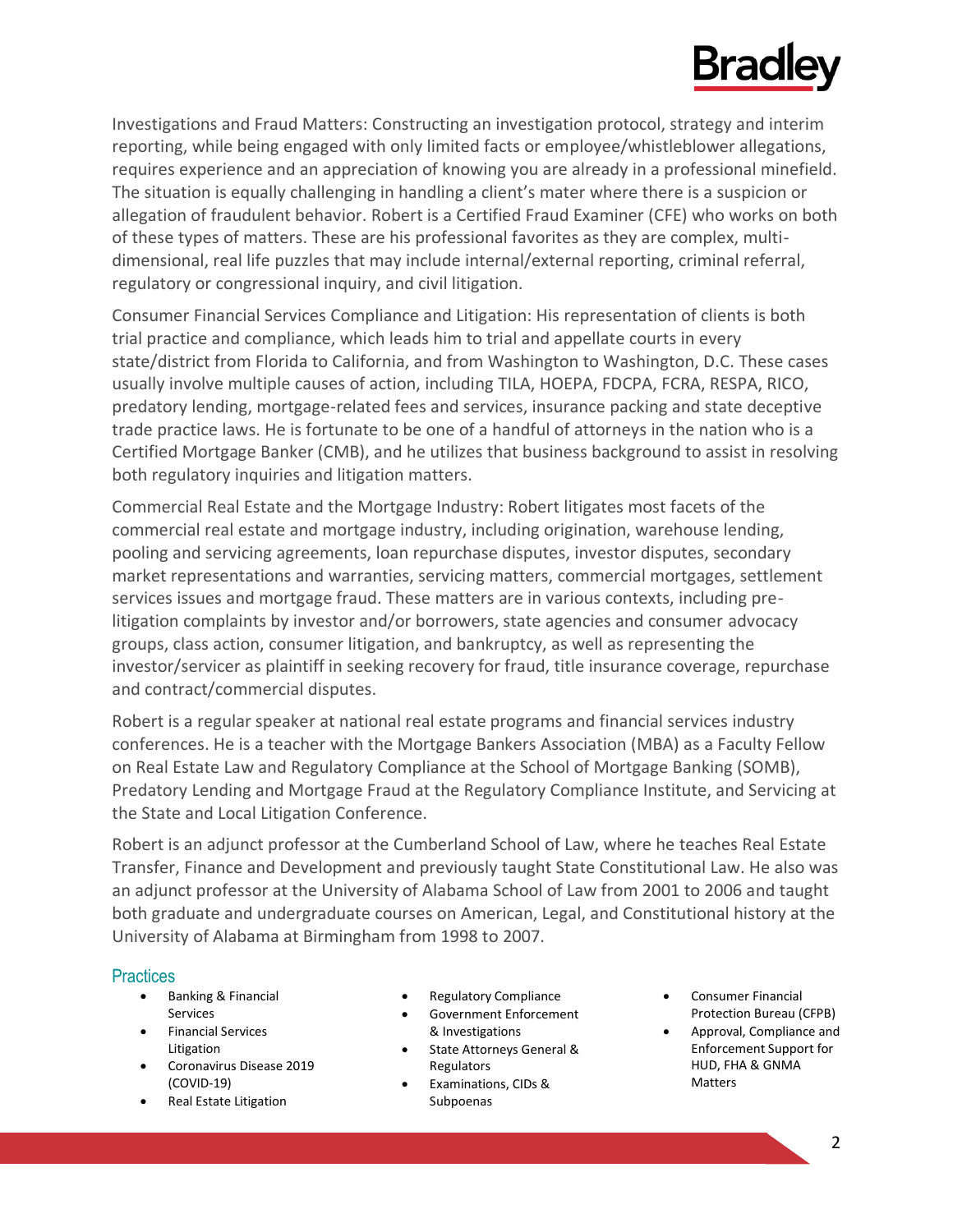

- Broker-Dealer & Investment Adviser
- Title Insurance Claims & Title Defect Curative
- Bankruptcy Compliance & Consumer Bankruptcy Litigation
- Class Action & Complex Litigation

# **Education**

- Cumberland School of Law at Samford University, J.D., 2000
- University of Alabama at Birmingham, M.A., 1997
- University of Alabama at Birmingham, B.A., 1996
- University of Alabama at Birmingham, B.A., 1995

# Licensed In

- Oklahoma
- New York
- Texas
- Tennessee
- District of Columbia
- **Georgia**
- Alabama

## Admitted In

• United States Court of Appeals, 5th Circuit

## Accolades

- American College of Mortgage Attorneys, Fellow
- American College of Consumer Financial Services Lawyers, Fellow
- Listed in *The National Law Journal*, Litigation Trailblazer, 2016
- Listed in *Chambers USA*
	- o National Ranking, Financial Services Regulation: Banking (Enforcement & Investigations), 2019, 2021
	- o Litigation: General Commercial, 2013-2019
- Listed in *Benchmark Litigation*
	- o "Local Litigation Star," Alabama, 2015-2021
	- o "Future Star," Alabama, 2013-2014
- Listed in *The Best Lawyers in America*®
	- o Financial Services Regulation Law, 2011-2022
	- o Litigation Banking & Finance, 2011-2022
- Listed in *Birmingham Magazine* "Top Attorneys" Banking, 2015
- *Mortgage Bankers Association*, "Faculty Fellow," 2008
- *October Research*, "National Top 40 Under 40 in Settlement Services," 2007
- Listed in *Birmingham Business Journal*
	- o "Best of the Bar," 2021
	- o "Top 40 Under 40," 2006
- UAB College of Arts and Sciences Alumni Award, 2016
- Listed in *Mid-South Super Lawyers*
	- o Consumer Law, 2018-2020
	- o Banking, 2021
- Listed in *B-Metro,* "Top Lawyers," 2019-2020

# Professional and Community Activities

- American College of Mortgage Attorneys, Fellow
- American College of Consumer Financial Services Lawyers, Fellow
- Mortgage Bankers Association, Legal Issues and Regulatory Compliance Committee
- Certified Mortgage Bankers Society
- Conference on Consumer Finance Law, Governing Committee
- Pathways: A Woman's Way Home, Board Member, 2006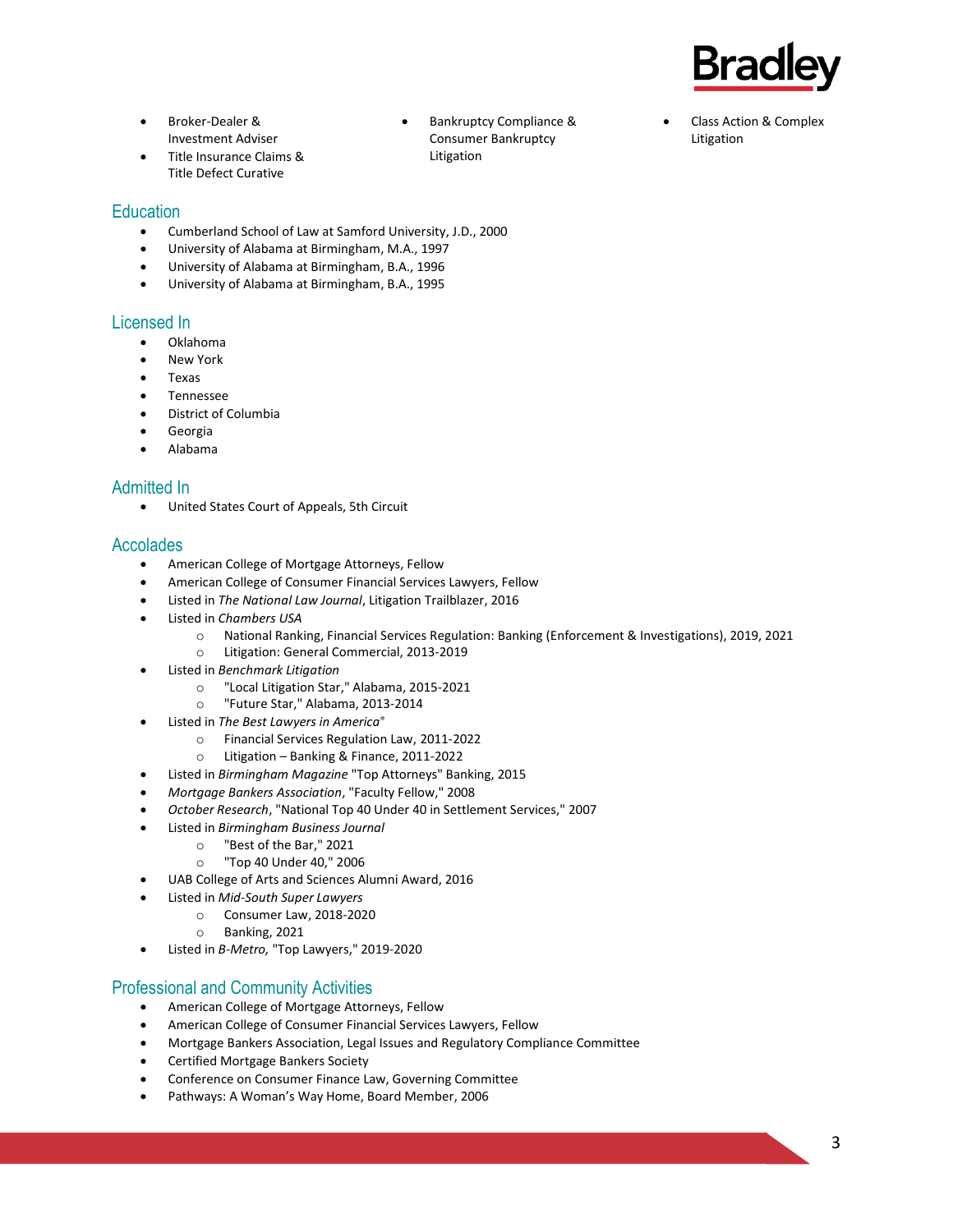

- UAB Pre-Law Advisory Board, 2003-2007
- UAB National Alumni Society, School of Social and Behavioral Sciences, Board Member, 2006

## Representative Experience

- Robert represents financial institutions and mortgage companies across the United States. He has handled matters both at the pre-litigation and initial Complaint filing phase as well as being employed during discovery, to depose expert witnesses and at the pre-trial phase to assist the current counsel. On the compliance side, Robert has worked with both legal and business managers for multiple clients to draft and outline procedures in response to pending or new legislation.
- *United States v. Bank of America, et al.***, CV No. 12-361 (RMC) (D.D.C. 2012)**

Represented Ally Financial, Inc, Residential Capital, LLC, and GMAC Mortgage in the largest national joint state/federal government settlement in history. The case began with "robo-signing" investigation and then broadened into examination of the mortgage industry. The case involved 49 state attorneys general, 48 state banking departments, the Department of Justice, the Department of Treasury, the Department of Housing and Urban Development, the Consumer Financial Protect Bureau, and the Federal Trade Commission.

#### *GMFS, LLC v. Cenlar***, United States District Court, Middle District of Louisiana No. 18-582-BAJ-RLB**

This matter revolves around the termination of a business relationship between Cenlar and GMFS, LLC. Cenlar acted as a subservicer for GMFS on a large portfolio of loans, some of which involved borrowers from Louisiana. A few years into Cenlar and GMFS' business relationship, a major flood occurred in Louisiana, which impacted certain borrowers in the affected areas. Cenlar provided services above and beyond its normal business practices to help with the unfortunate situation; GMFS eventually terminated the subservicing agreement with Cenlar. Pursuant to the terms of the agreement, Cenlar maintained certain fees that it was entitled to keep as part of the termination of the contract.

- GMFS decided, post-termination, that Cenlar breached the agreement and that, along with other allegations and causes of action, meant that Cenlar was not entitled to any fees under the contract, and instead, Cenlar should now pay GMFS for various damages, including costs incurred when GMFS obtained a new subservicer. The team was engaged to represent and defend Cenlar in the subsequent lawsuit that was filed by GMFS. The multimillion-dollar demands and claims have made this a heavily litigated dispute.
- *myCUmortgage, LLC v. Cenlar FSB,* **Case No. 3:18-cv-00091-(WHR) (S.D. Ohio 2018)** Represent Cenlar as lead counsel in a matter involving serious allegations by myCUmortgage against Cenlar related to mortgage loan servicing and the transfer of loans for servicing. Over 40,000 mortgage loans are at issue, and it is a significant case because, in the world of mortgage servicing, transfers of this nature occur frequently and the interpretation of the underlying contract (involving an exit fee and the requirements for servicing of loans) is significant for the industry. Bradley is vigorously disputing these allegations, contending that the exit fee was completely proper and the other loan-level claims are either meritless or overstated.
- *United States Trustee Program's Memorandum of Understanding with Ditech Financial, LLC* **(2019)**[National](https://www.justice.gov/ust/national-mortgage-settlements)  [Mortgage Servicer Settlements \(justice.gov\)](https://www.justice.gov/ust/national-mortgage-settlements) Represent the client in negotiations with the EOUST regarding the company's failure to properly redact personal information from bankruptcy filings. The project involves review of nearly 180,000 consumer files across different product lines (i.e., mortgage, credit card, auto) and types of bankruptcy cases. We continue to work with the client to

evaluate data to determine the relevant population and develop remediation strategy. Following approval of remediation strategy by the EOUST, we will develop a nationwide litigation strategy to obtain bankruptcy court approval and implement corrective actions across all affected bankruptcy jurisdictions (currently more than 90 bankruptcy courts).

*Consumer Financial Protection Bureau, et al. v. Ocwen Financial Corporation, et al.,* **No. 13-cv-2025 (D.D.C. 2014)** Represented Ocwen Financial Corporation in a national settlement negotiation related to its mortgage origination and servicing practices. The matter involved lengthy negotiations with various regulators, including the Consumer Financial Protection Bureau, 48 state attorneys general, 48 state financial regulators, and the District of Columbia, which culminated in a client-favorable consent judgment. The consent judgment required Ocwen to comply with over 300 servicing standards and submit to a monitoring regime designed to assess compliance with those standards. Following the negotiation of the consent judgment, Ocwen retained Bradley to help it implement and comply with the servicing standards. This ongoing representation required intensive legal work; several Bradley attorneys essentially worked from Ocwen's offices for several years and were in constant negotiation with the independent monitor responsible for overseeing consent judgment compliance.

• *United States et al. v. SunTrust Mortgage Inc.,* **No. 14–cv–01028 (D.D.C. 2014)** Represented SunTrust in a national settlement negotiation related to its mortgage origination and servicing practices. The matter involved substantial negotiations with various regulators, including the CFPB, HUD, the DOJ, 48 state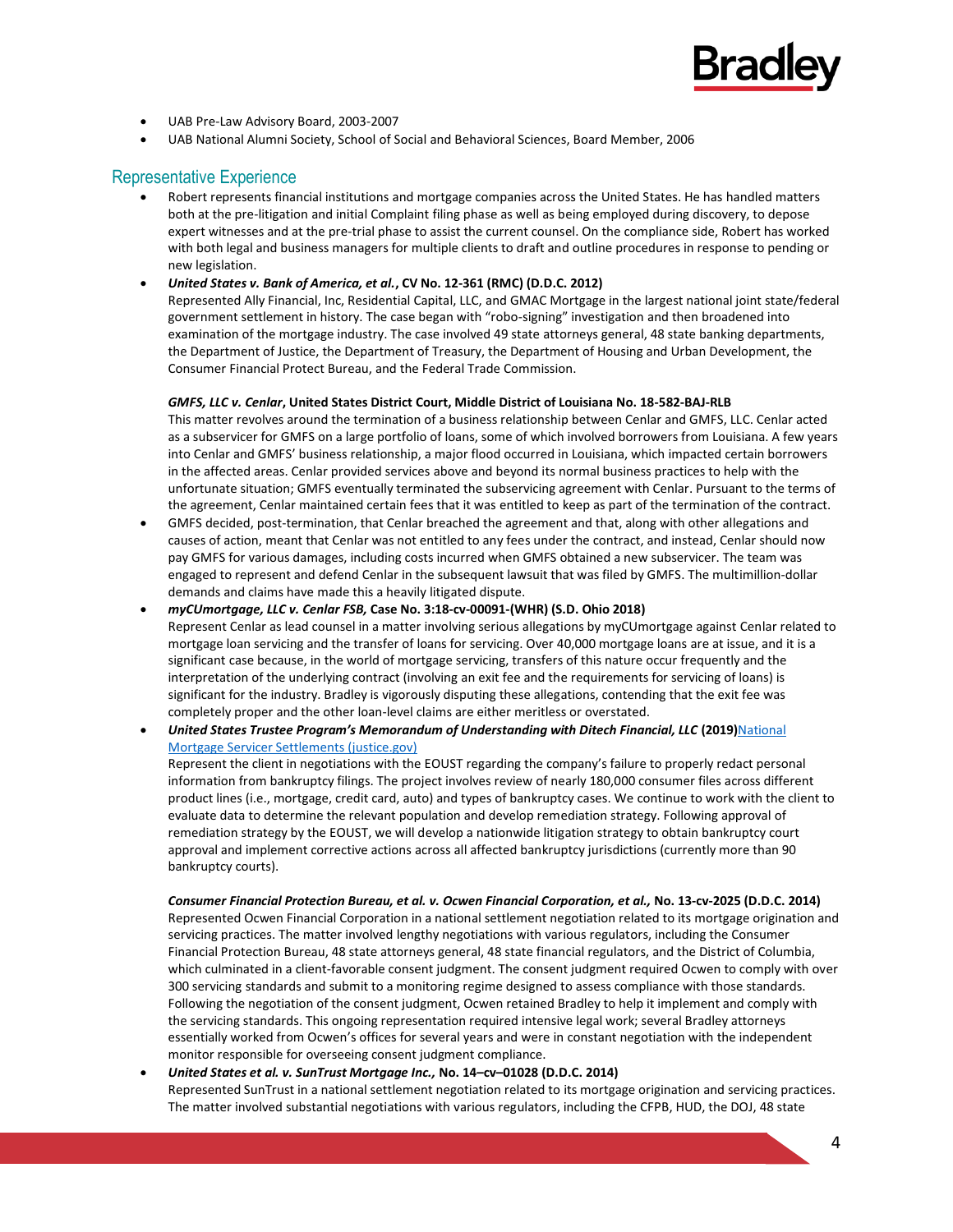

attorneys general, the Executive Office of the United State Trustee, the Federal Trade Commission, and the Office of Financial Stability. The negotiations culminated in a national mortgage settlement in which SunTrust obtained the release of a variety of claims related to SunTrust's mortgage practices. Following the negotiation, SunTrust retained Bradley to assist with its efforts to implement the substantive provisions of the consent judgment and structure its consent order testing regime. Bradley also represented SunTrust in many of its interactions with the independent monitor responsible for overseeing the settlement.

#### *United States, et al. v. HSBC North America Holdings Inc., et al.,* **No. 16-cv-0199 (D.D.C. 2016)**

Represented HSBC in a national settlement negotiation related to its mortgage origination and servicing practices. The matter involved years of negotiations with various regulators, including the CFPB, 48 state attorneys general, the Department of Justice, the Office of Financial Stability, HUD, the Executive Office of the United State Trustee, and the Federal Trade Commission. The negotiations resulted in a client-favorable national mortgage settlement in which HSBC obtained substantial releases related to its mortgage practices. Following the negotiations, HSBC retained Bradley to assist the bank with its ongoing compliance obligations. As part of these efforts, Bradley attorneys represented HSBC in its ongoing interactions with the independent settlement monitor.

#### **Ocwen cease-and-desist orders**[State Regulators Issue Cease-and-Desist Orders to Subsidiaries of Ocwen Financial](https://www.csbs.org/newsroom/state-regulators-issue-cease-and-desist-orders-subsidiaries-ocwen-financial-corp)  [Corp. | CSBS](https://www.csbs.org/newsroom/state-regulators-issue-cease-and-desist-orders-subsidiaries-ocwen-financial-corp)

Represented Ocwen in substantial litigation with a group of over 30 state financial regulators that simultaneously instituted actions to revoke Ocwen's mortgage licenses. Without these licenses, Ocwen would not have been able to continue operating, and the successful revocation of even one license would have likely resulted in Ocwen's inability to operate effectively as a mortgage originator and servicer. Bradley, through litigation and negotiation, was able to successfully resolve each of these threats to Ocwen's ability to operate in a series of client-favorable settlements. These settlements resulted in a minimal financial penalty and some limited ongoing obligations concerning Ocwen's servicing practices.

#### *Edward S. Cohn v. Sonja D. Bates,* **Case No. 310296v (Circuit Court for Montgomery County, Md. 2009)**

Represented servicer in a matter that originally started as a foreclosure action. The underlying borrower notified the State of Maryland, her congressional delegation, and a multitude of legal representatives all of which commented on the litigation and underlying factual disputes. This simple matter morphed into a wrongful foreclosure action with high media attention due to the scrutiny of federal legislation on loan modifications, FHA direction to loan servicers as to loss mitigation efforts, and Maryland's then yet untested new foreclosure legislation. Handled the exceptions to foreclosure hearing, which involved arguments over HUD's mortgagee letters, direct/cross examination in open court with multiple media outlets present in the courtroom. Subsequently, on September 2, 2009, the court ruled in favor of our client, the servicer, on all counts.

- *Georgia Commercial Stores, Inc. v Chicago Title Insurance Company and Land Title Company of Alabama,* **CV 08- 902869 (Circuit Court of Jefferson County, Ala.)** Represented the plaintiff in a bad-faith litigation involving a claim made on a title insurance policy wherein the title company failed to disclose or except two previous mortgages of record for the property from coverage. After written discovery and multiple depositions, we were successful in prevailing on summary judgment, wherein the court granted our declaratory judgment and determined a title insurance policy was in place. Furthermore, we were able to defeat the defendants' motion for summary judgment on our negligence, wantonness and bad-faith claim. The case settled favorably after the summary judgment order.
- *Gortney v. Saxon Mortgage Services, Inc.,* **Adversary Proceeding No. 4:07-07266 (U.S. Bankruptcy Court, W.D. Ark.)** This is an adversary proceeding alleging violation of the automatic stay, misapplication of payments, improper fees, and violation of the discharge injunction against a mortgage servicer. Originally the plaintiffs sought compensatory, punitive damages and attorney fees in excess of \$1 million. After limited discovery and negotiation the matter settled favorably.

## • *Steve Wallace and Lucy S. Wallace v. Frontier Bank, N.A., et al.,* **903 So.2d 792 (Ala. 2004)** Represented Frontier Bank as the mortgagee and Nicholas and Tammy Lee as the mortgagors in a construction financing matter that involved alleged fraudulent conveyances from the builder by a judgment creditor. Successful in winning summary judgment at the trial court and the subsequent appeal at the Alabama Supreme Court. The opinion details the responsibilities of a title insurer and ultimately holds that the Lees were "bona fide purchasers for value without notice" and therefore their mortgage was valid and correspondingly the mortgagee's interest was also valid.

• *LaSalle Bank, N.A., as Trustee c/o Saxon Mortgage Services v. Betty A. Menzing, et al.,* **CV-07-637119 (Common Pleas Court of Cuyahoga County, Ohio)** Represented the mortgage servicer in this real estate litigation action involving a counterclaim and third-party complaint brought by three mentally handicapped borrowers in a foreclosure action. Defendants' counterclaims and